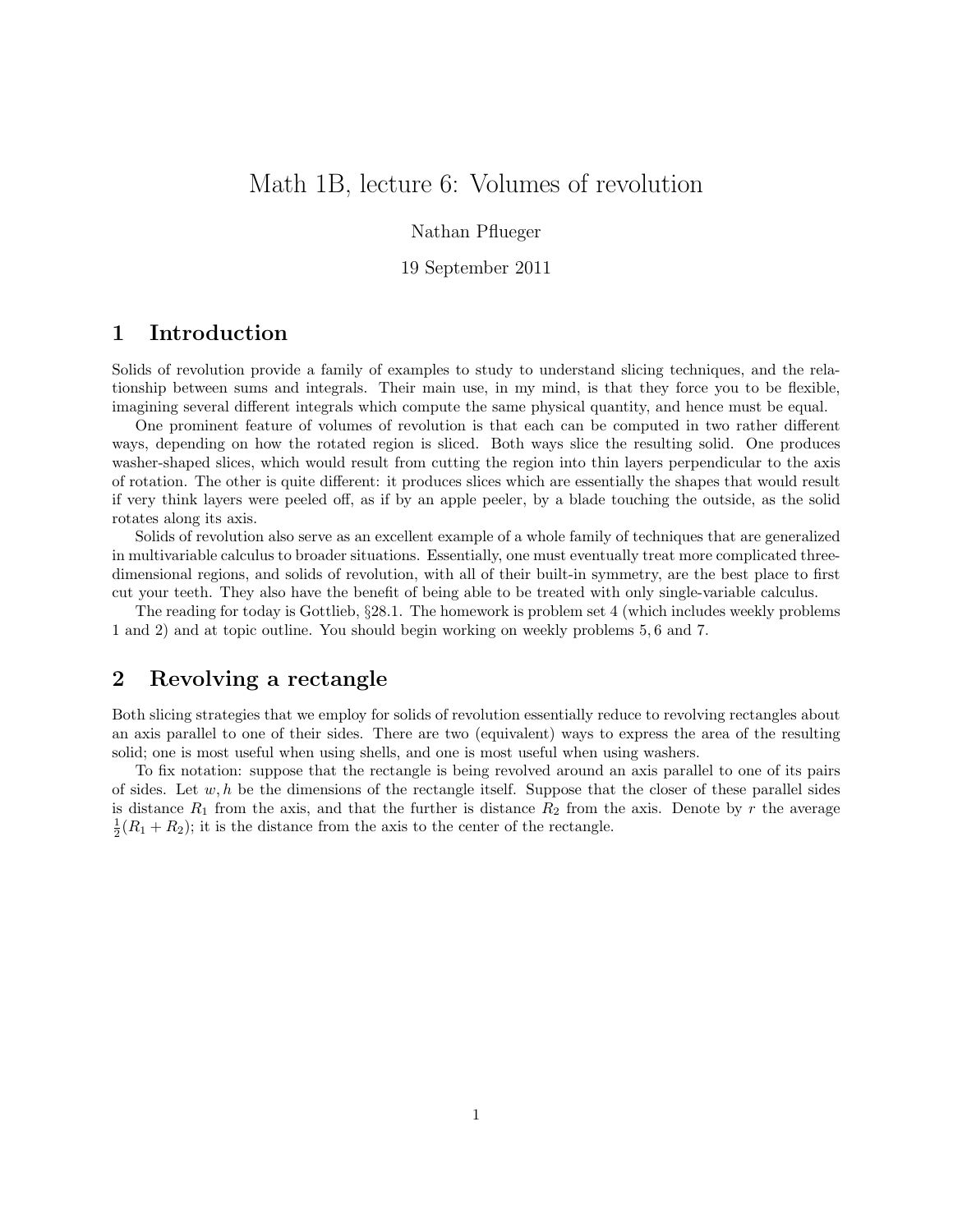

The volume of this solid of revolution can be computed as follows. It has height  $h$ , and its base is an annulus, shaped as follows.



This annulus has area  $\pi R_2^2 - \pi R_1^2$ , since this is the area of the large circle minus the area of the small circle.

Therefore, the area of the solid of revolution can be written as follows.

$$
(\text{Volume}) = \pi (R_1^2 - R_2^2)h\tag{1}
$$

Now, there is a second way to write this, that is more useful in some contexts. Recalling that  $r$  is the average of  $R_1$  and  $R_2$ , i.e.  $2r = R_1 + R_2$ , and that the width of the rectangle is the difference of  $R_1$  and  $R_2$ :

$$
R_2^2 - R_1^2 = (R_2 + R_1)(R_2 - R_1) = 2rw.
$$

Therefore, there is a second way to write the volume of this solid.

$$
(\text{Volume}) = 2\pi rwh \tag{2}
$$

Notice that this formula is rather intuitive: it simply says that the volume of this shape can be computed by computing the surface area of a cylinder with radius r and height h (this being simply  $2\pi rh$ ) and multiplying by the thickness of the cylinder (in this case,  $w$ ). This is fairly intuitive when  $w$  is very small (as it will be in the next section): you can imagine the solid as a rolled up sheet of paper; unrolling it gives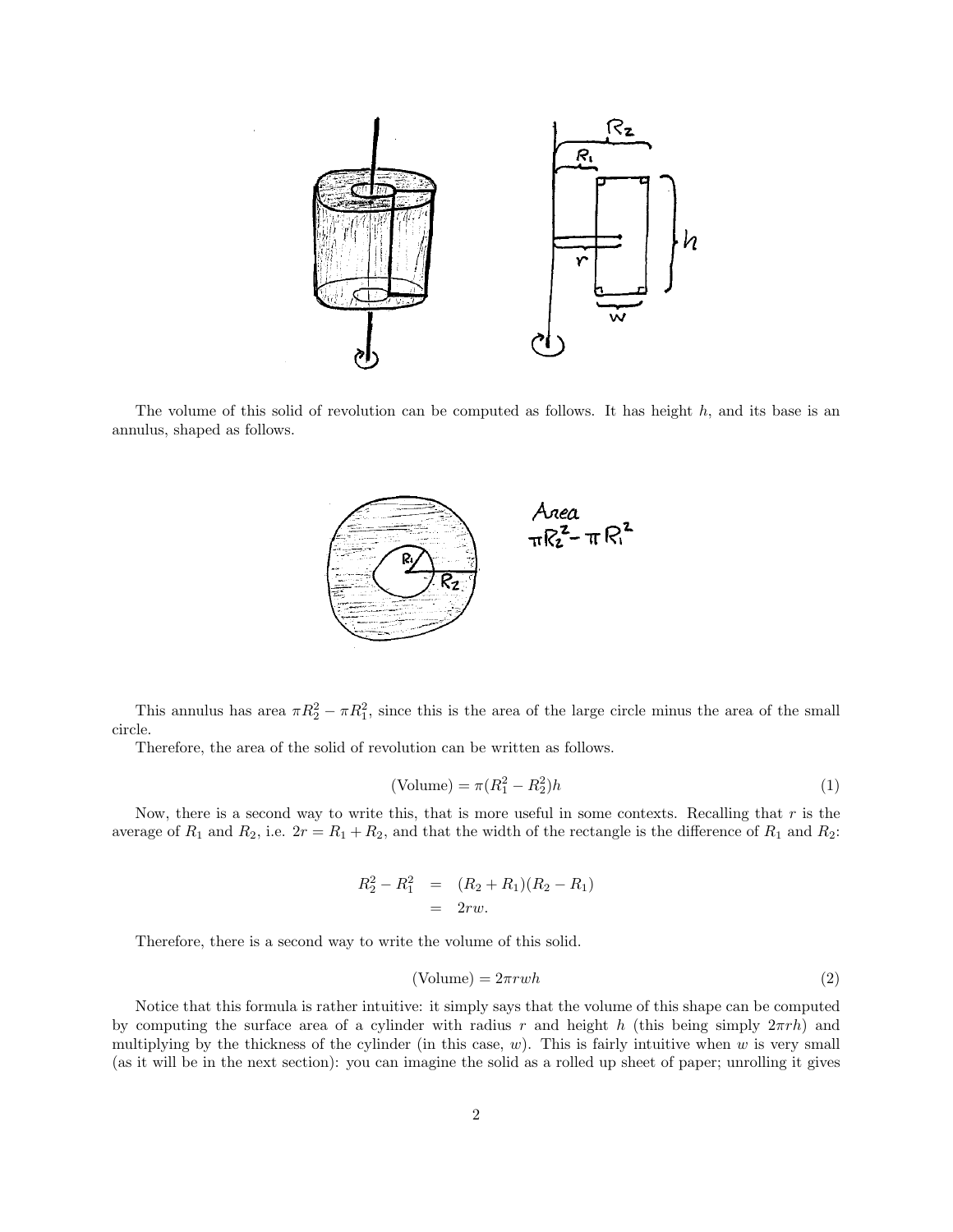a sheet of paper with length  $2\pi r$ , height h, and thickness w. It is less obvious that this formula should still hold when the solid is much ticker (and thus clearly cannot be unrolled). It is not clear, for example, what value to use for the radius r: the inner radius, the outer radius, or something in between? What we have just shown is that one can use the radius to the very center, and the correct volume is obtained.

Formulas 1 and 2 will be used, respectively, to compute volumes by washers and cylindrical shells. The difference depends on whether the revolved region is being sliced parallel to the axis of revolution or perpendicular to the axis of revolution.

#### 3 Washers: perpendicular slices

Suppose that a region  $\mathcal R$  is being revolving around an axis, and we wish to compute the volume of the resulting solid. The first way to do this is familiar from the previous class: slice the solid into pieces perpendicular to the rotation axis. This corresponds to slicing the region  $R$  into slices perpendicular to the axis of revolution.



Thus each slice of  $R$  will produce a slice of the revolved solid which looks like a very flat annulus. It is necessary to sum the areas of all of these slices.

In order to obtain a formula, suppose that we are rotating about the line  $x = c$ , and the region is bounded on the side closer to the axis by  $x = g(y)$ , and on the side further from the axis by  $x = f(y)$ , for y ranging from a to b. Chop the region into n horizontal slices of width  $\Delta y$ , with endpoints  $y_0, y_1, \ldots, y_n$  as usual. Then the  $k^{th}$  slice can be approximated as a rectangle with dimensions  $f(y_k) - g(y_k)$  and  $\Delta y$ . From the discussion in the previous section, the result of rotating such a rectangle can be written as  $\pi (R_2^2 - R_1^2) \Delta y$ . Now, the radii  $R_1, R_2$  are given by the distances from the edges of this very thin rectangle to the axis, which should just be  $g(y_k) - c$  and  $f(y_k) - x$ , respectively. Therefore the volume of the solid can be approximated by this sum, which can then be written as an integral.

(Volume) 
$$
\approx \sum_{k=1}^{n} \pi \left[ (f(y_k) - x)^2 - (g(y_k) - c)^2 \right] \Delta y
$$
  
\n $= \lim_{n \to \infty} \sum_{k=1}^{n} \pi \left[ (f(y_k) - x)^2 - (g(y_k) - c)^2 \right] \Delta y$   
\n $= \int_{a}^{b} \pi \left[ (f(y) - c)^2 - (g(y) - c)^2 \right] dy$ 

Of course, the exact same discussion could be carried out if the axis of rotation were horizontal, and the region were bounded by functions  $f(x)$  and  $g(x)$  of x.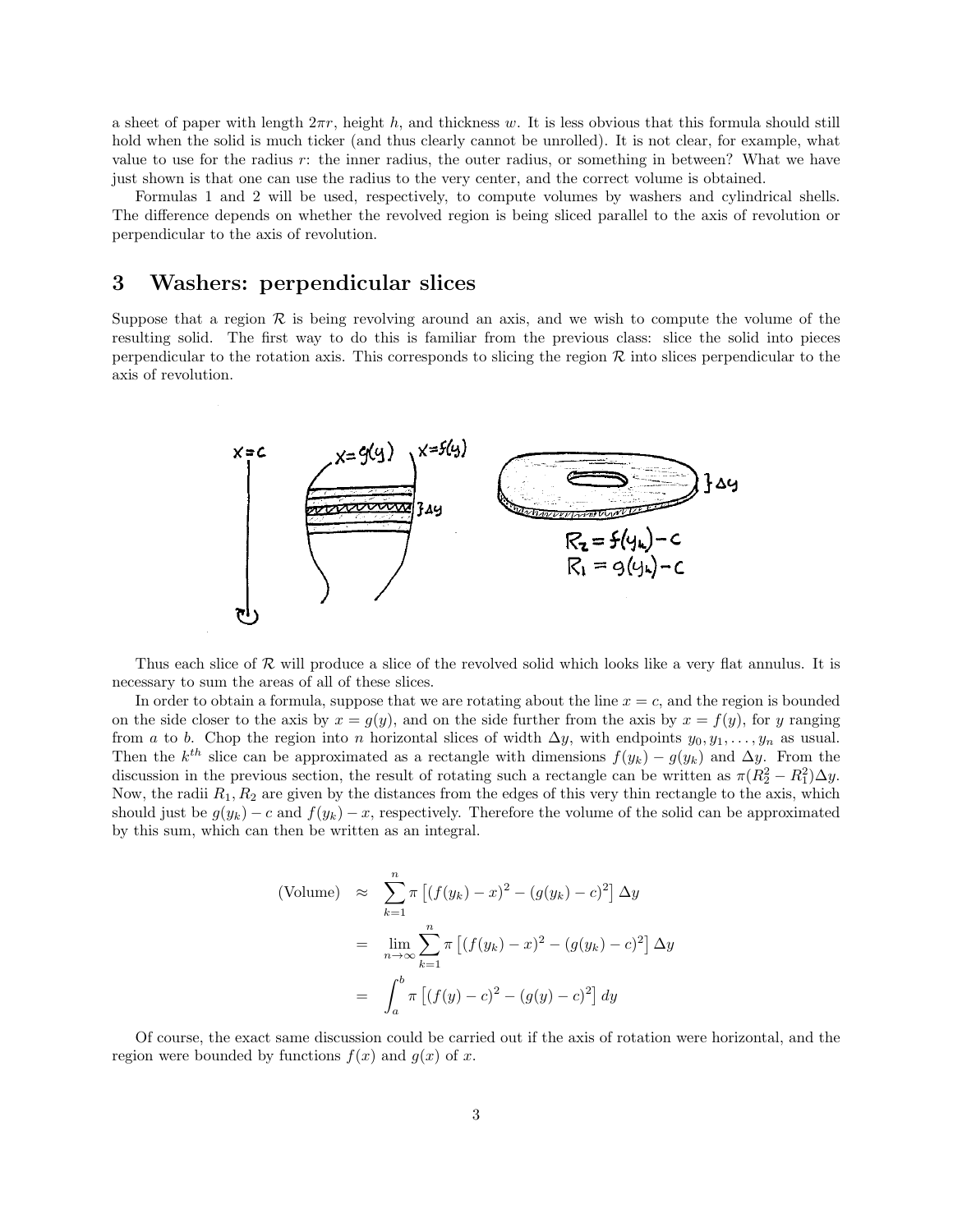

#### 4 Shells: parallel slices

Suppose now that the region  $\mathcal R$  is sliced parallel to the axis of revolution. Now each slice, upon revolution, becomes a very thin cylinder.

To obtain a formula, suppose that we are rotating about the line  $x = c$ , and the region is bounded below by  $y = g(x)$ , and above by  $y = f(x)$ , where x ranges from a to b. Chop the regio into n vertical slices as usual. This time, the result of rotating the  $k^{th}$  slice is a very thin cylinder.



Now we should use formula 2 from the previous section. The radius  $r$  is equal to the difference between c (the x value of the axis) and  $\frac{1}{2}(x_{k-1} + x_k)$  (the x value of the middle of the slice). Thus the volume of the rotation of this slice can be approximated by  $2\pi$  $\frac{x_{k-1}+x_k}{2} - c \Big| (f(x_k) - g(x_k)) \Delta x$ . For a large number of slices, the difference between  $x_k$  and  $x_{k-1}$  is very small, and so they are basically interchangeable, and both are interchangeable with their average in an approximation for the  $k^{th}$  slice (this was the reason why left, right, and midpoint approximation all converge to the same integral; it is true, however, that some may converge faster than others). Therefore we can simplify matters by simply approximating the volume of the revolution of the  $k^{th}$  slice by  $2\pi |x_k - c| (f(x_k) - g(x_k))\Delta r$ . Summing and taking the limit: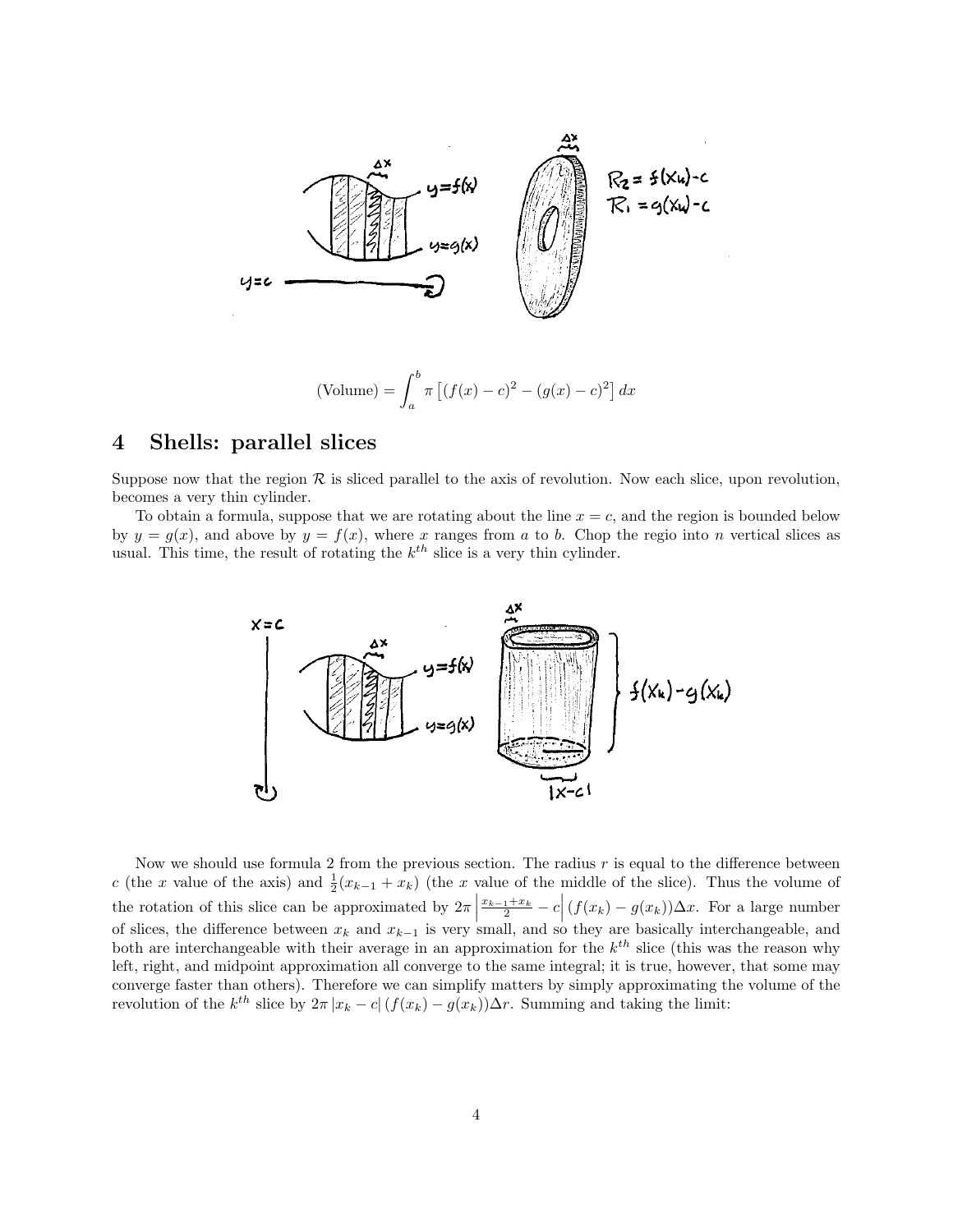(Volume) 
$$
\approx \sum_{k=1}^{n} 2\pi |x_k - c| (f(x_k) - g(x_k)) \Delta r
$$
  
\n
$$
= \lim_{n \to \infty} \sum_{k=1}^{n} 2\pi |x_k - c| (f(x_k) - g(x_k)) \Delta r
$$
\n
$$
= \int_{a}^{b} 2\pi |x - c| (f(x) - g(x)) dx
$$

A similar formula is obtained for revolving a region about a horizontal axis  $y = c$  and chopping the region horizontally. Then again, each slice revolves to produce a thin cylinder.



The integral in this case is:

(Volume) = 
$$
\int_{a}^{b} 2\pi |y - c| (f(y) - g(y)) dy
$$

## 5 Examples

Example 5.1. A sphere of radius  $r$ .

A sphere of radius r can be obtained by revolving the region between  $y =$ √  $r^2 - x^2$  and the x axis around the  $x$  axis. This can be done in two ways: slicing horizontally or vertically.

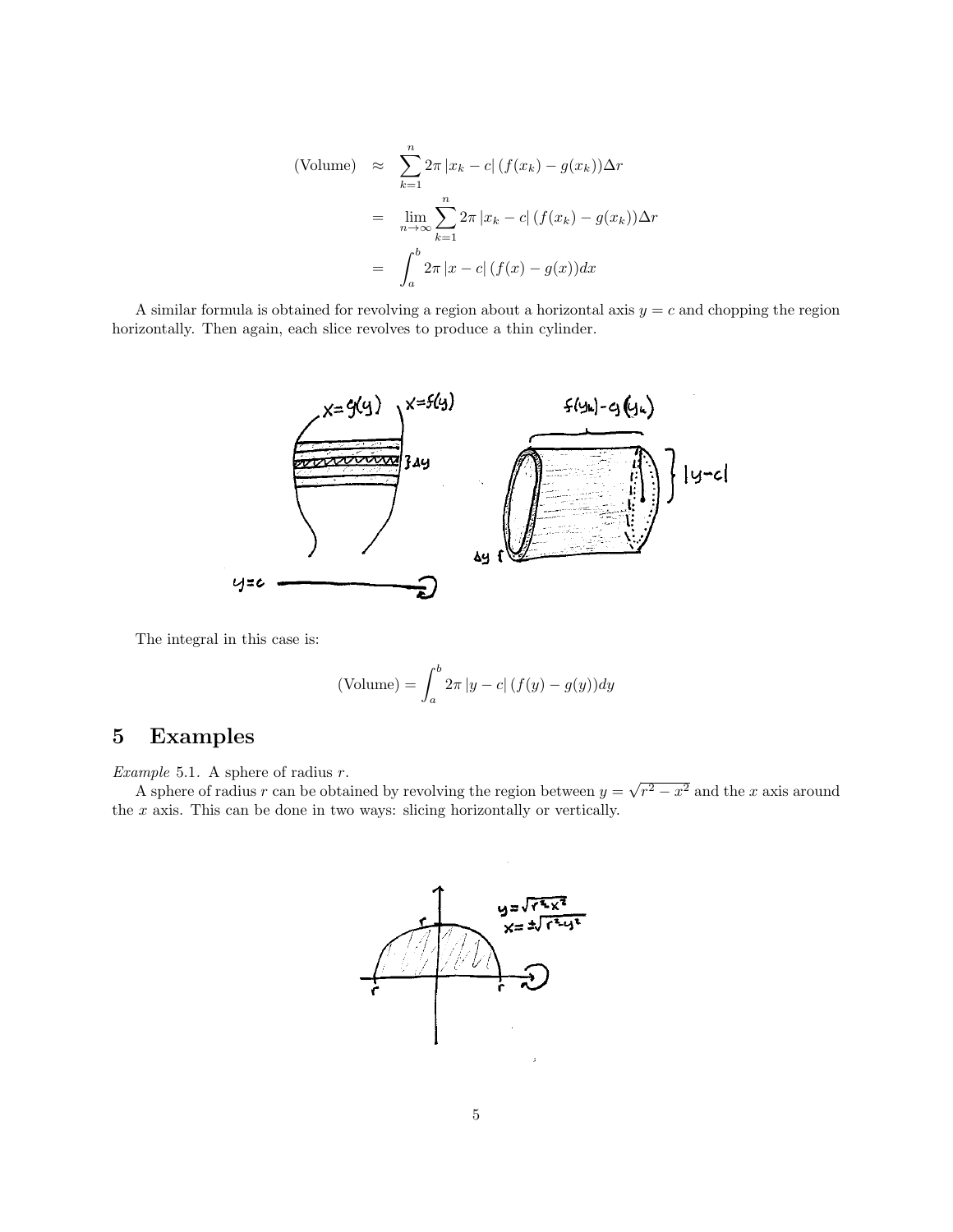First, consider vertical slicing of the semicircle. Here, x ranges from  $-r$  to r, so for n slices we can take  $x_0 = -r, \Delta x = 2r/n, x_k = x_0 + k\Delta x$ . The  $k^{th}$  rectangle can be approximated as having width  $\Delta x$  and height  $\sqrt{r^2 - x_k^2}$ . The bottom edge of this rectangle touches the axis of revolution, so upon rotation it produces a disc of volume  $\pi(\sqrt{r^2 - x_k^2})^2 \Delta x = \pi(r^2 - x_k^2) \Delta x$ . Summing and taking the limit, the volume of the sphere is:

(Volume) 
$$
\approx \sum_{k=1}^{n} \pi (r^2 - x_k^2) \Delta x
$$
  
\n
$$
= \lim_{n \to \infty} \sum_{k=1}^{n} \pi (r^2 - x_k^2) \Delta x
$$
\n
$$
= \int_{-r}^{r} \pi (r^2 - x^2) dx
$$
\n
$$
= \pi \left[ r^2 x - \frac{1}{3} x^3 \right]_{-r}^{r}
$$
\n
$$
= \frac{4}{3} \pi r^3
$$

Next, consider horizontal slicing of the semicircle, which will produce cylindrical shells. Here, y ranges from 0 to r, and the cross section at y consists of x values ranging from  $-\sqrt{r^2 - y^2}$  to  $\sqrt{r^2 - y^2}$ . Thus the  $k^{th}$  slice can be approximated by a rectangle of height  $\Delta y$ , width  $2\sqrt{r^2 - y_k^2}$ , and distance  $y_k$  from the axis. Upon revolution, this produces a cylinder of radius  $y_k$ , length  $2\sqrt{r^2 - y_k^2}$ , and thickness  $\Delta y$ . Such a cylinder has volume  $2\pi y_k \cdot 2\sqrt{r^2 - y_k^2} = 4\pi y_k \sqrt{r^2 - y_k^2}$ . Summing and taking the limit:

(Volume) 
$$
\approx \sum_{k=1}^{n} 4\pi y_k \sqrt{r^2 - y_k^2}
$$
  
\n
$$
= \lim_{n \to \infty} \sum_{k=1}^{n} 4\pi y_k \sqrt{r^2 - y_k^2}
$$
\n
$$
= \int_0^r 4\pi y \sqrt{r^2 - y^2} dy
$$

Evaluating this by substitution gives the same volume,  $\frac{4}{3}\pi r^3$ .

I may add more examples to this list, however a good list of examples with solutions can be found on Janet's worksheet for today's class, which is located on the course website under "Additional Resources," in the subcategory "worksheets," and listed as the "volumes of revolution" worksheet in the first column. These are the examples which we used in class.

## 6 Appendix: The theorem of Pappus

I mention here a theorem often attributed to the fourth century Greek mathematician Pappus of Alexandria, sometimes called "Pappus's centroid theorem." It gives a very fast an intuitive way to obtain the volume of a solid of revolution, if the region being revolved is reasonably symmetric.

**Theorem 6.1.** Suppose that a region  $\mathcal{R}$  is revolved around an axis to form a solid. Then the volume of this solid is

$$
(Volume) = 2\pi r \cdot A
$$

where r is the distance from the axis to the center of mass of  $\mathcal{R}$ , and  $A$  is the area of  $R$ .